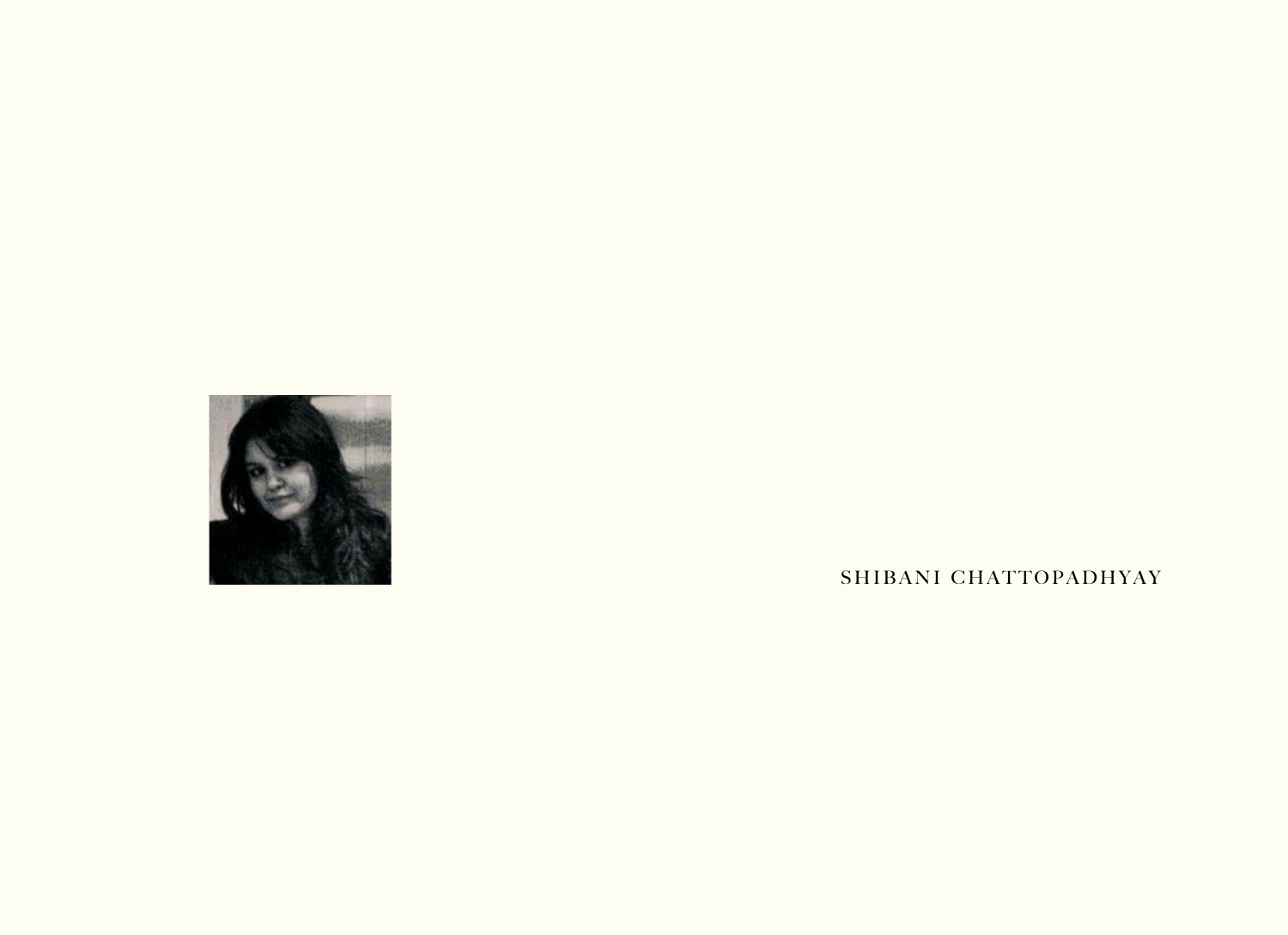## An Inventory of Shapes **chattachers** chattopadhyay

When I was nine, I realized that there were two ways to draw a chair. I do know that I happened to be nine then for that was the year 1953, the year my father started coming home with a new bottle of perfume for my mother every month. He had been philandering, I guessed. Children can always sense the weariness with which two people hold on to each other just out of habit.

I think that weariness is like a house that cannot live without its owner, and crumbles soon after. I don't remember much of my house anymore, except that its walls were the colour of earwax, and there was a beggar who sometimes ate the moss that grew on the damp wood of our gate leading to the tiny garden. I didn't really think of it as strange then. As a child, I always thought that his concept of hunger was different from mine. I thought I was entitled to throw a tantrum when my *aayah* sometimes put too much salt into the rice cakes, and I insisted that she make me a fresh batch and throw away the old one.

Now I know that it isn't so. I think geometry can be used to symbolise what we are. Everything has a shape. Sleep, happiness, anger, anguish, light and odours as well. Anger is a many-pointed, fierce, pulsating star. Indecisiveness is a circle and you could argue forever about the exact point on its body where the circle starts and

ends. Light is a thin, very thin, silver cylinder that writhes snake-like and hollow. A memory is the shape of a square with a side unhinged.

We all merely peruse through the Inventory of Shapes, borrow the shapes that we think suit us best, and pour ourselves into its mould. Then we un-pour and discard and take up a new one.

I digress.

A chair can be drawn in two ways. You can either sketch the outlines of wood that make it up, or sketch the empty blocks of space that hug the wood. That is how I think I have lived my life as well. Confused as to whether to define it by the absence of things, or by their presence.

I remember the very first bottle of perfume.

It was made of thin blue glass, and when I shook it the liquid inside frothed like some agitated sea. I still have that bottle, along with the others that flocked in after it, like long-lost siblings now reunited.

 My mother never used them. Now I have them all kept on a special table, and what I enjoy most, even now, is to mix them up, and then regroup them again and again in the staggering number of variations possible. I can sort them by colour. Size. Cloudiness of the liquid inside. Shapes of the dispenser. Names on their labels. Fonts. Alphabetic. Coded into numbers. Anything.